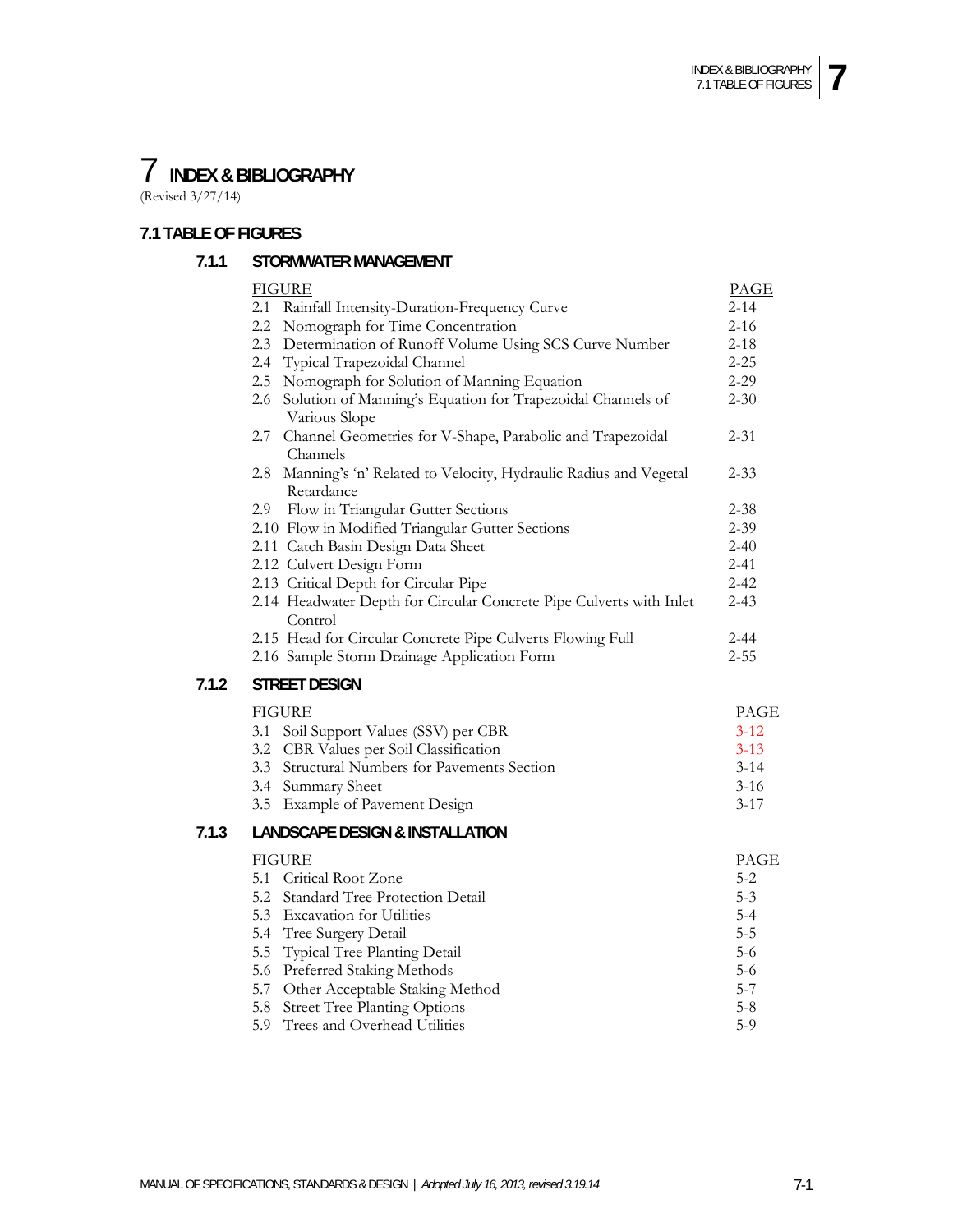# **7.2 TABLES OF TABLES**

# **7.2.1 STORMWATER MANAGEMENT**

|               | <b>TABLE</b>                                                      | PAGE     |
|---------------|-------------------------------------------------------------------|----------|
|               | 2.1 When a Permit is Required                                     | $2 - 2$  |
| $2.2^{\circ}$ | Phase II Requirements: Low Density/ High Density                  | $2 - 4$  |
| $2.3^{\circ}$ | Fall Lake Watershed Nutrient Limits                               | $2 - 5$  |
| 2.4           | Falls Lake Minimum Nutrient Reduction                             | $2-6$    |
|               | 2.5 Water Supply Watershed Requirements                           | $2 - 8$  |
|               | 2.6 Design and Check Storms                                       | $2 - 10$ |
| 2.7           | Method of Computing Runoff According to Watershed                 | $2 - 10$ |
| 2.8           | Rainfall Intensity-Duration-Frequency Table for the Town of Wake  | $2 - 14$ |
|               | Forest                                                            |          |
| 2.9           | Depth-Duration-Frequency Table for the Town of Wake Forest        | $2 - 15$ |
|               | 2.10 Rational Method Runoff Coefficient for 5-10 Year Storms      | $2 - 17$ |
|               | 2.11 Values of SCS Curve Number for Urban and Suburban Areas      | $2-19$   |
|               | 2.12 Manning Roughness Coefficient for Excavated or Dredged       | $2 - 21$ |
|               | Channels                                                          |          |
|               | 2.13 Manning Roughness Coefficient for Lined or Built-Up Channels | $2 - 22$ |
|               | 2.14 Manning Roughness Coefficient for Minor Natural Streams      | $2 - 22$ |
|               | 2.15 Manning Roughness Coefficient for Major Natural Streams      | $2 - 23$ |
|               | 2.16 Manning Roughness Coefficient for Flood Plains               | $2 - 23$ |
|               | 2.17 Allowable Flow Velocities for Channel Design                 | $2 - 24$ |
|               | 2.18 Manning Roughness Coefficient for Improved Channels          | $2 - 26$ |
|               | 2.19 Ditch Liners                                                 | $2 - 26$ |
|               | 2.20 Maximum Allowable Design Velocities for Vegetated Channels   | $2 - 32$ |
|               | 2.21 Retardance Classification for Vegetal Covers                 | $2 - 34$ |
|               | 2.22 Recommended Clogging Factors in Sump Condition               | $2 - 35$ |
|               | 2.23 Storm Drainage Pipe Policy                                   | $2 - 54$ |
|               | <b>STREET DESIGN</b>                                              |          |

# **7.2.2 STREET DESIGN**

| <b>TABLE</b>                                       | PAGE     |
|----------------------------------------------------|----------|
| Minimum K Values<br>3.1                            | $3 - 2$  |
| Minimum Horizontal Curve Radii<br>$3.2^{\circ}$    | $3 - 3$  |
| Minimum Pavement Sections<br>3.3                   | $3-6$    |
| 3.4 Trips per Day According to Land Use            | $3 - 7$  |
| 3.5 Traffic Growth Rate                            | $3-9$    |
| 3.6 Equivalent $N$ and $\overline{ADT}$            | $3-10$   |
| Assigned Soil Support Values (SSV)<br>3.7          | $3 - 13$ |
| Structural Coefficients for Pavement Design<br>3.8 | $3 - 15$ |
| Recommended Pavement Thickness Chart<br>3.9        | $3 - 20$ |
| 3.10 Slump Test Limitations                        | $3 - 21$ |
|                                                    |          |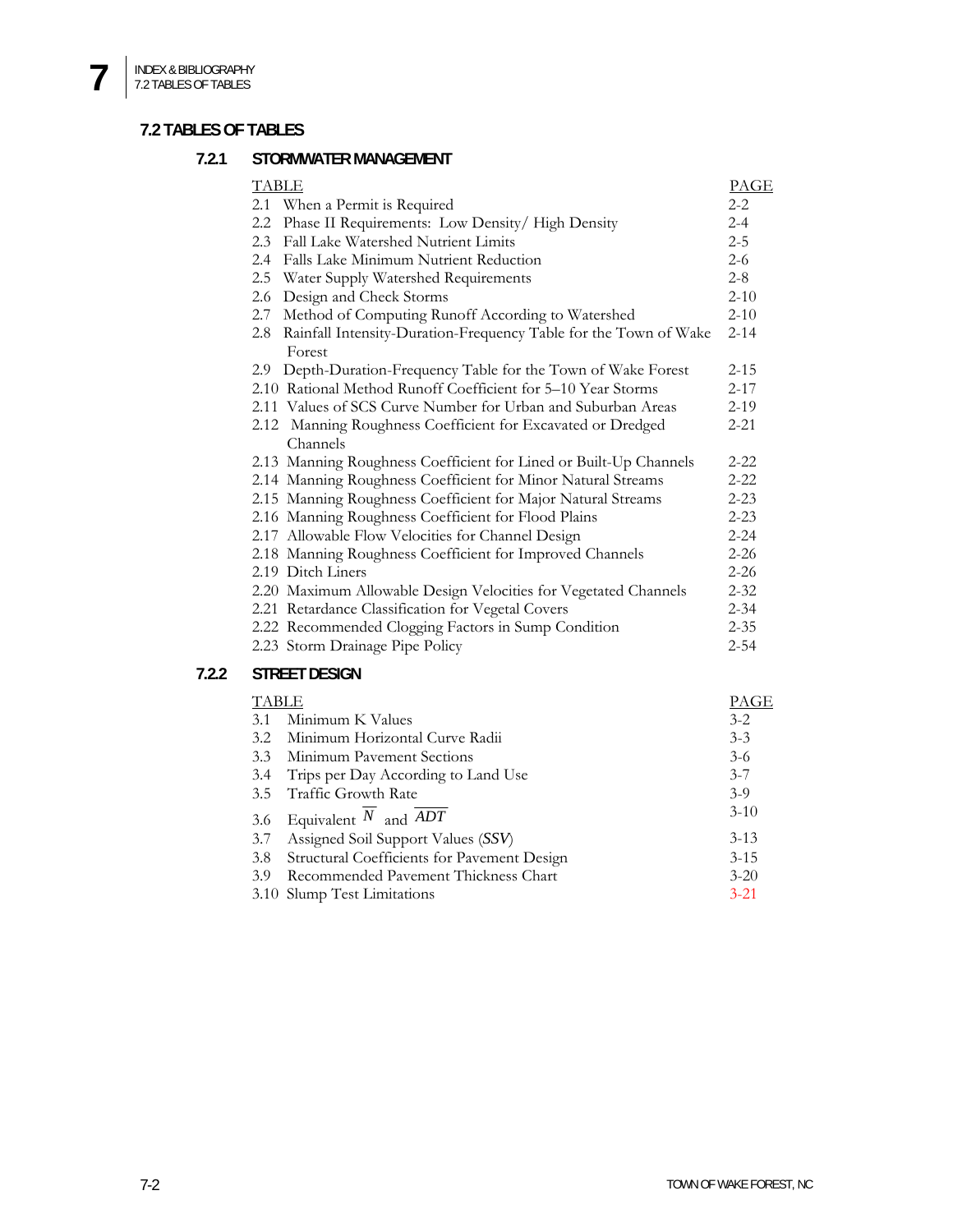# **7.3 TABLE OF EQUATIONS**

| 7.3.1 | STORMWATER MANAGEMENT                         |          |
|-------|-----------------------------------------------|----------|
|       | <b>EOUATION</b>                               | PAGE     |
|       | 2.1 The Manning Equation for Velocity of Flow | $2 - 20$ |
|       | 2.2 The Manning Equation for Total Discharge  | $2 - 20$ |

- 2.3 Trapezoidal Channel Design Equation for Channel Area 2.4 Trapezoidal Channel Design Equation for Wetted Perimeter 2-26 2-26
- 2.5 Trapezoidal Channel Design Equation for Top Width of Flow 2-26
- 2.6 Trapezoidal Channel Design Equation Hydraulic Radius 2.7 Curb Inlet Design Equation 2-26 2-36

# **7.3.2 STREET DESIGN**

| <b>EQUATION</b> |                                            | PAGE     |
|-----------------|--------------------------------------------|----------|
|                 | 3.1 Traffic Growth Factor Equation         | $3-9$    |
|                 | 3.2 Design Average Daily Traffic Equation  | $3-9$    |
|                 | 3.3 Truck Factor Equation                  | $3 - 10$ |
|                 | 3.4 Soil Support Value Equation            | $3 - 11$ |
|                 | 3.5 Structural Number of Pavement Equation | $3 - 13$ |

# **7.4 TABLE OF DETAILS**

# **7.4.1 STREET DESIGN**

# **DETAILS**

- 2.01 Pavements Section Matrix
- 2.01A Typical Asymmetric X-Section W/ Sidewalk (On Cut Slope)
- 2.02 Std. Curb & Gutter & Valley Gutter Detail
- 2.03 Terminal End of Curb at Should Section
- 2.04 Cul-de-Sac Dimensions
- 2.05 Dead End Road Barricade
- 2.06 Full Depth Asphalt Repair Detail for Utility Cuts
- 2.07 Tie-In of Streets at DOT Shoulder Roads Streets
- 2.08 Street Curb Cut for Driveways on Curb and Gutter Streets
- 2.08, p3 Flared Driveway Entrance to Valley Gutter
- 2.09 Installation of Driveway Pipe in Street Section
- 2.10 Standard Subdrain Behind Curb & Gutter
- 2.11 Typ. Sidewalk in Cut or Fill Sections
- 2.12 Sidewalk Detail X-ing Existing Driveways
- 2.13 Standard Curb Ramp Placement Details (shts 1 through 15)
- 2.14 Blank Page
- 2.15 R7-8 Handicap Sign Detail
- 2.16 Round About Standard Detail
- 2.17 Multi-Use Path Detail
- 2.18 10' Curb Depression
- 2.19 Island Entrance to Existing Curb and Gutter<br>2.20 Tvo. Service Alley Detail
- Typ. Service Alley Detail
- 2.21 Parking Stall Layout
- 2.22 Std. Sign Installation Detail
- 2.23 Blank Page
- 2.24 Blank Page
- 2.25 Bus Shelter Details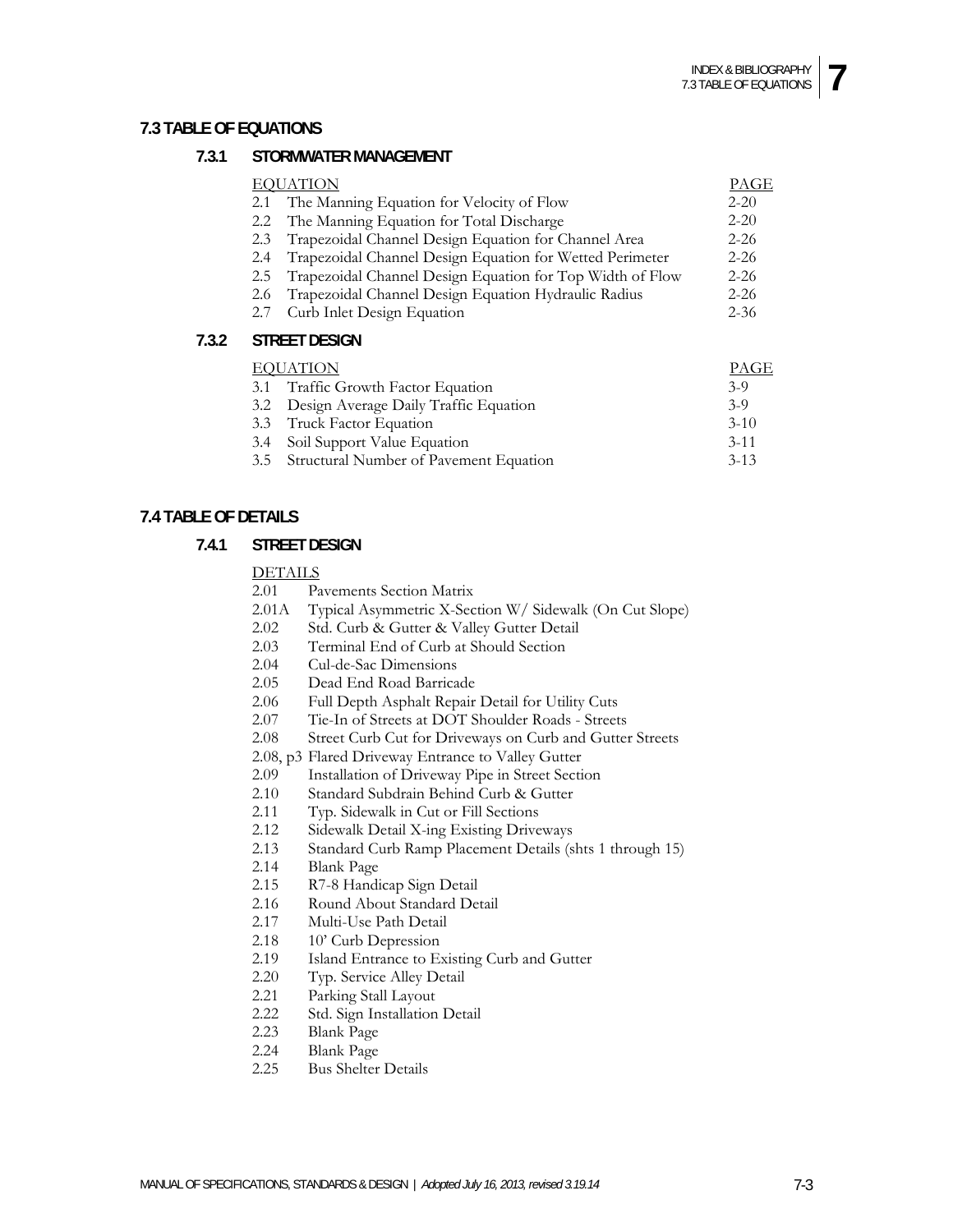# **7.4.2 STORMWATER MANAGEMENT**

# DETAILS

- 2.50 Std. Curb and Gutter Inlet w/ Hood Detail
- 2.51 Standard 2' x 3' Catch Basin
- 2.52 Std. Flared End Sections Design and Detail
- 2.53 Storm Drain Pipe Installation
- 2.54 Std. Manhole Junction Box Variable Length
- 2.55 Std. Multiple 2' x 3' Catch Basin Detail
- 2.56 Std. 3' x Variable Length Box with 2' x 3' Catch Basin
- 2.57 Drainage Structure Notes
- 2.58 Blank Page
- 2.59 Blank Page
- 2.60 Precast Concrete 4' Diameter Manhole Junction Box
- 2.61 Precast Concrete 6' to 4' Dia. Manhole Junction Box
- 2.62 Blank Page
- 2.70 Standard Manhole Casting Storm Drainage Structures
- 2.71 Standard Catch Basin Assembly Frame & Grate
- 2.72 Standard Combination Frame, Hood & Grate (NCDOT 840.03)
- 2.73 Blank Page
- 2.74 Manhole Step Detail
- 2.75 Distance Between Two Holes (Openings) Formula
- 2.76 Concrete Washout Detail

# **7.5 BIBLIOGRAPHY**

#### **7.5.1 STORMWATER MANAGEMENT**

American Concrete Pipe Association, Concrete Pipe Design Manual, 1985.

- Bureau of Public Roads, Hydraulic Charts for the Selection of Highway Culverts, Hydraulic Engineering Circular No. 5, U.S. Department of Commerce, Washington, DC, 1963.
- Chow, Ven Te, Handbook of Applied Hydrology, McGraw-Hill Book Company, New York, 1964.
- Chow, Ven Te, Open Channel Hydraulics, McGraw-Hill Book Company, New York, 1959.
- City of Wilmington, Technical Standard and Specifications Manual, Wilmington, North Carolina, July 1996.
- Dodson & Associates, Inc., Drainage Criteria Manual for Montgomery County, Texas, STRN DODSON-89/004, November 1989.
- Federal Highway Administration (FHWA), Hydraulic Design of Highway Culverts, U.S. Department of Transportation, Federal Highway Administration, Hydraulic Design Series No. 22, September 1996.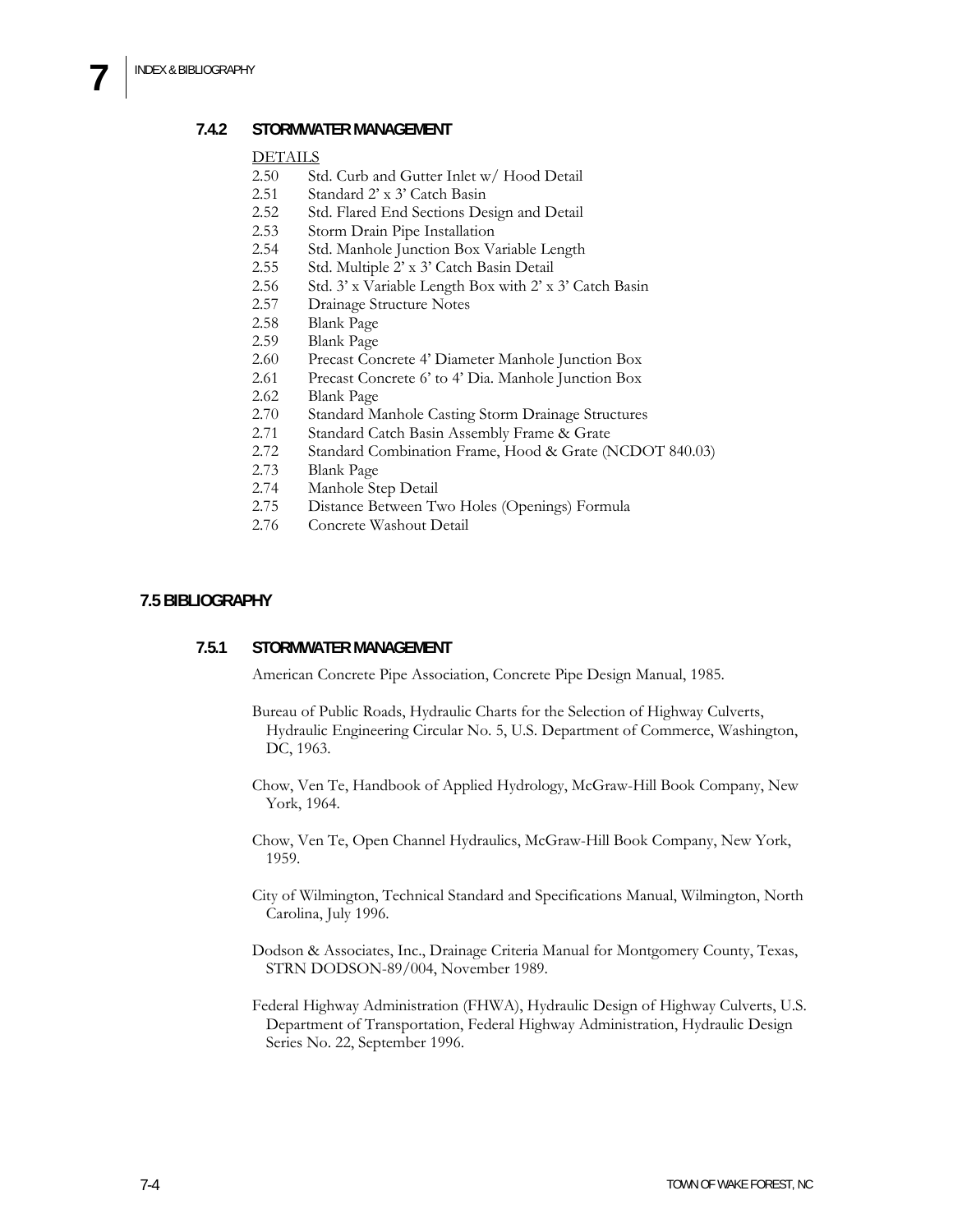- Federal Highway Administration (FHWA), Design of Stable Channels with Flexible Linings, Third Edition, U.S. Department of Transportation, Federal Highway Administration, Hydraulic Design Series No. 15, 1988.
- Federal Highway Administration, Design of Urban Highway Drainage State of the Art, Report FHWA-TS-79-225, U. S. Department of Transportation, Washington, D. C., 1979.
- Federal Highway Administration, Report FHWA-II 84-202, U. S. Department of Transportation, Washington, D. C.
- Frederick, Ralph H., et al, Five- to 56-Minute Precipitation Frequency for the Eastern and Central United State, Hydro-Meteorological Report No. 35, NOAA, National Weather Service, Silver Spring, Maryland, 1977
- Hershfield, David M., Rainfall Frequency Atlas of the United States for Durations from 30 Minutes to 24 Hours and Return Periods from 1 to 100 Years, Technical Paper No. 40, Weather Bureau, U.S. Department of Commerce, Washington, D.C., 1961.
- Hydrologic Engineering Center (HEC), HEC-1 Flood Hydrograph Package Users Manual, U.S. Army Corps of Engineers, Hydrologic Engineering Center, Davis, CA, September 1981, Revised 1985.
- Low Impact Development: A Guidebook for North Carolina, North Carolina State University, North Carolina Cooperative Extension, June 2009. http://www.ces.ncsu.edu/depts/agecon/WECO/lid/documents/NC\_LID\_Guidebook.pdf
- "Low Impact Development Design Standards," Prince George's County Department of Environmental Resources Programs and Planning Division, Prince George's County, MD, June 1999.
- Malcom, H.R., Elements of Urban Stormwater Design, Seminar Handbook, North Carolina State University, 1989.
- McCuen, R.H., A Guide to Hydrologic Analysis Using SCS Methods, Prentice-Hall, 1982.
- NCDENR, Erosion and Sediment Control Planning and Design Manual, latest revision. http://portal.ncdenr.org/web/lr/publications
- NCDENR, Division of Water Quality, Stormwater Best Management Practices, latest revision. http://portal.ncdenr.org/web/wq/ws/su/bmp-manual
- NCDENR, Division of Water Quality, Stormwater Management Site Planning, latest revision.
- NCDOT Guidelines for Drainage Studies and Hydraulic Design, January 1995, latest revision.
- Soil Conservation Service, SCS National Engineering Handbook, U.S. Government Printing Office, Washington, D.C. 20402, August 1972.

Storm Water Pollution Control, 2nd Edition, Roy D. Dodson, PE, McGraw-Hill, 1999.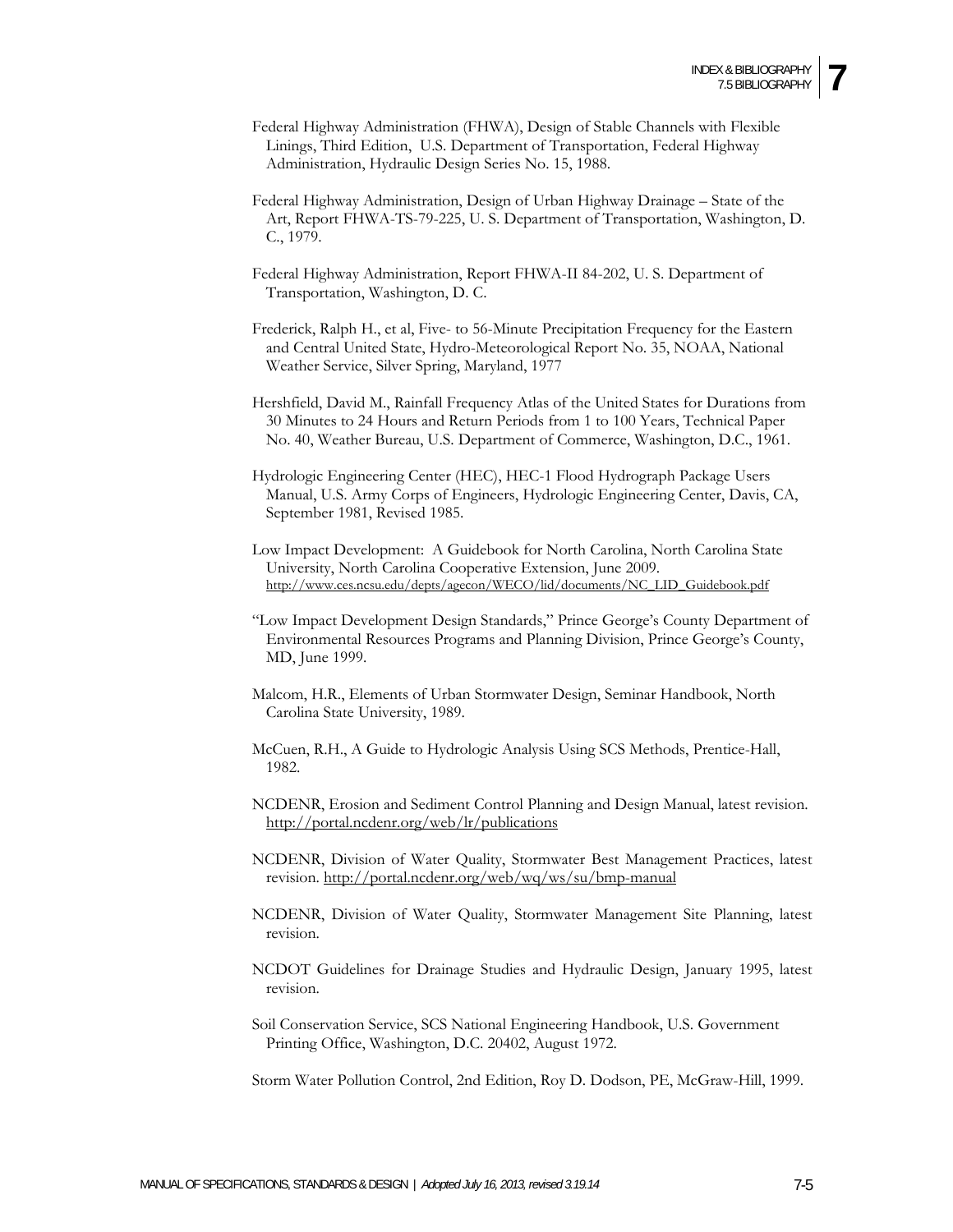Surface Water Management Manual, Volume V, Runoff Treatment BMPs, Tacoma Public Works, Environmental Services, City of Tacoma, January 2003.

Urban Storm Drainage Criteria Manual, 1969.

- U.S. Geological Survey, Water Resources Investigation Report 87-4096.
- Viessman, W. H. Jr., G. L. Lewis and J.R. Knapp, Introduction To Hydrology, 3rd edition, Harper and Row, 1989.
- "Wake County Stormwater Design Manual," Withers and Ravenel, Wake County, NC, August 2006.

#### **7.5.2 STREET DESIGN**

American Association of State Highway and Transportation Officials (AASHTO), AASHTO Guide for Design of Pavement Structures, Washington, DC, 1986.

City of Rocky Mount, Manual of Specifications, Rocky Mount, North Carolina, 1991.

- Haung, Yang H., Pavement Analysis and Design, Prentice-Hall, Inc., Englewood Cliffs, NJ, 1993.
- Holtz, Robert D. and William Kovacs, An Introduction to Geotechnical Engineering, Prentice-Hall, Inc., Englewood Cliffs, NJ, 1981.

Institute for Transportation Engineers, Traffic Engineer's Handbook.

Taylor Applied Software Systems Co., Inc, Asphalt Pavement Design System, Marietta, GA, 1993.